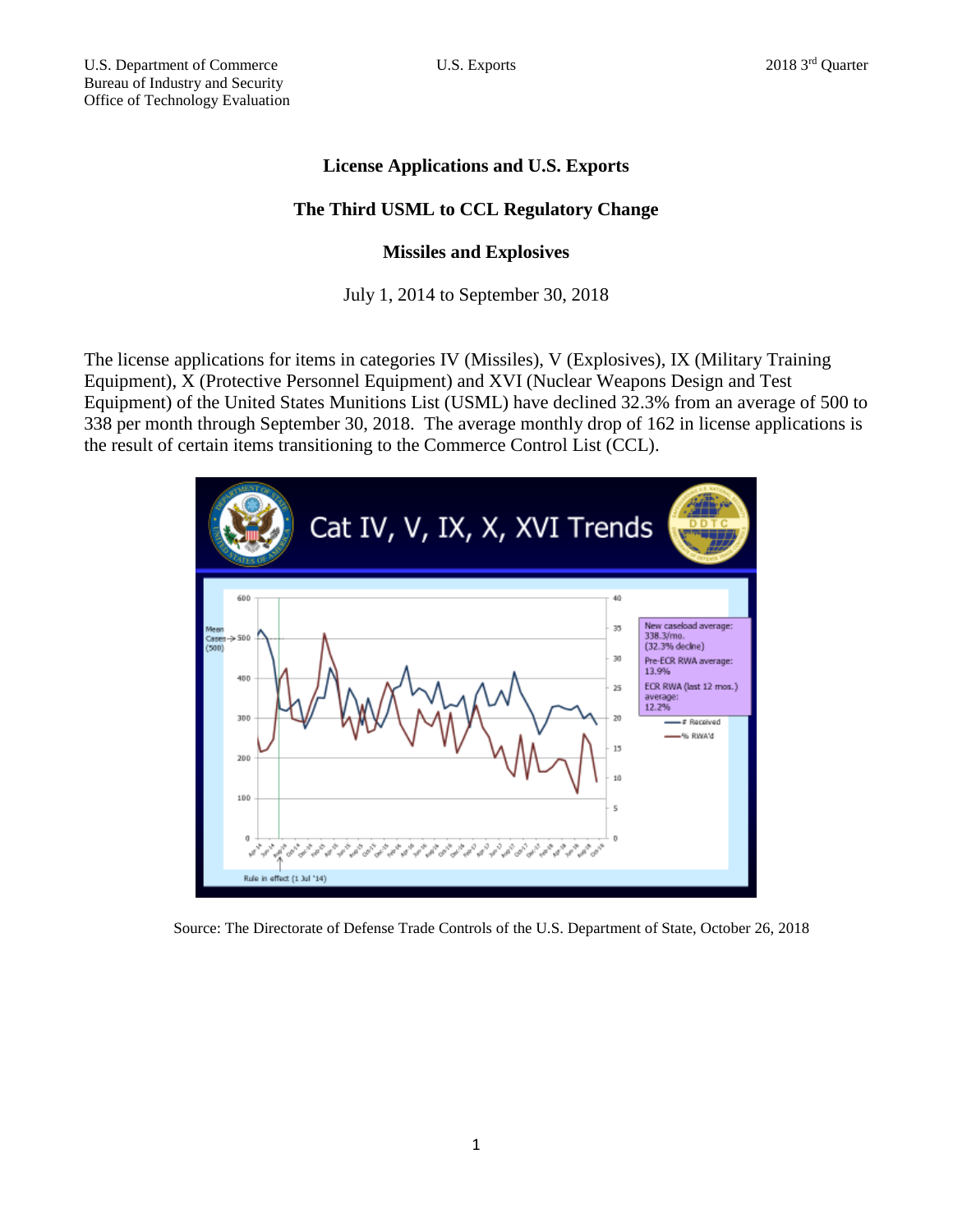Since the third USML to CCL regulatory change became effective on July 1, 2014, the average number of BIS license applications for the twenty 600-Series items created by this rule is 124 per month through September 30, 2018. The approval rate is 88.4%.





Source: Commerce U.S. Exports Exporter Support System, October 3, 2018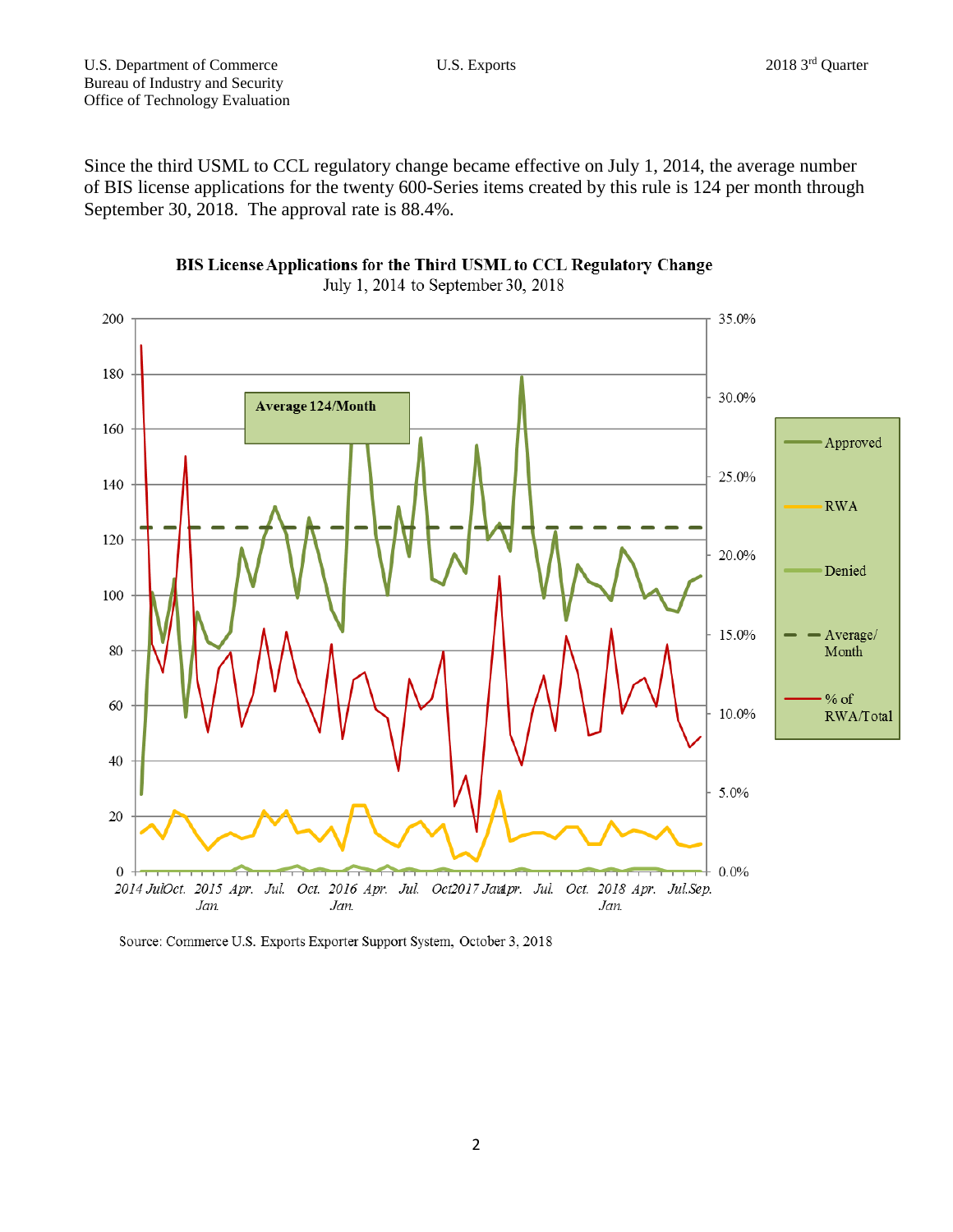From July 1, 2014 to September 30, 2087, U.S. exports of items in the third USML to CCL regulatory change – Missiles and Explosives items (0y604, 0y614, 1y608 and 1y613) under BIS jurisdiction totaled 21,648 shipments for \$1.3 billion.



July 1, 2014 to September 30, 2018 **Smillion** 



Source: Automated Export System, November 6, 2018



Source: Automated Export System, November 6, 2018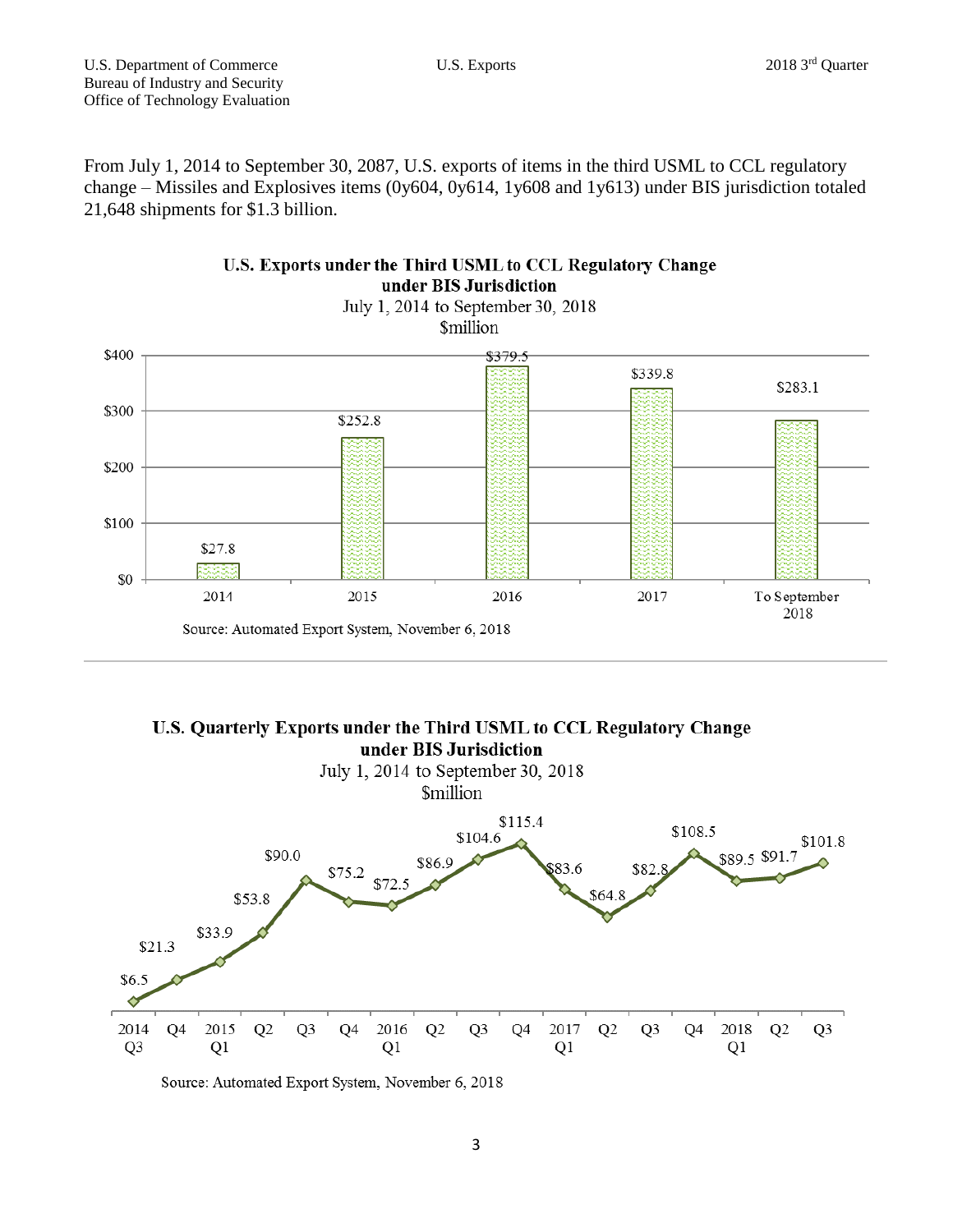| The Third USML to CCL Regulatory Change-Missiles and Explosives     |                       |                |                               |                  |
|---------------------------------------------------------------------|-----------------------|----------------|-------------------------------|------------------|
| Top 15 Destinations of U.S. Exports under BIS Jurisdiction by Value |                       |                |                               |                  |
| July 1, 2014 to September 30, 2018                                  |                       |                |                               |                  |
|                                                                     |                       | % of Total     | Value                         |                  |
| Country                                                             | <b>Shipment Count</b> | Shipment Count | <b><i><u>Smillion</u></i></b> | % of Total Value |
| Japan                                                               | 1,743                 | 8.1%           | \$234.7                       | 18.3%            |
| United Kingdom                                                      | 2,795                 | 12.9%          | \$167.5                       | 13.1%            |
| Mexico                                                              | 2,426                 | 11.2%          | \$112.2                       | 8.7%             |
| Australia                                                           | 706                   | 3.3%           | \$88.0                        | 6.9%             |
| <b>Israel</b>                                                       | 944                   | 4.4%           | \$86.4                        | 6.7%             |
| Germany                                                             | 1,664                 | 7.7%           | \$84.6                        | 6.6%             |
| Turkey                                                              | 234                   | 1.1%           | \$64.3                        | 5.0%             |
| <b>United Arab Emirates</b>                                         | 237                   | 1.1%           | \$64.1                        | 5.0%             |
| Saudi Arabia                                                        | 273                   | 1.3%           | \$46.5                        | 3.6%             |
| South Korea                                                         | 507                   | 2.3%           | \$43.2                        | 3.4%             |
| Canada                                                              | 2,044                 | 9.4%           | \$35.3                        | 2.8%             |
| Italy                                                               | 291                   | 1.3%           | \$31.5                        | 2.5%             |
| Netherlands                                                         | 198                   | 0.9%           | \$21.3                        | 1.7%             |
| Greece                                                              | 186                   | 0.9%           | \$16.8                        | 1.3%             |
| Belgium                                                             | 52                    | 0.2%           | \$14.9                        | 1.2%             |
| <b>Top 15 Total</b>                                                 | 14,300                |                | \$1,111.2                     |                  |
| Top 15 Total/                                                       |                       |                |                               |                  |
| <b>Grand Total</b>                                                  |                       | 66.1%          |                               | 86.6%            |
| <b>Grand Total</b>                                                  | 21,648                |                | \$1,282.9                     |                  |
| Source: Automated Export System, November 6, 2018                   |                       |                |                               |                  |